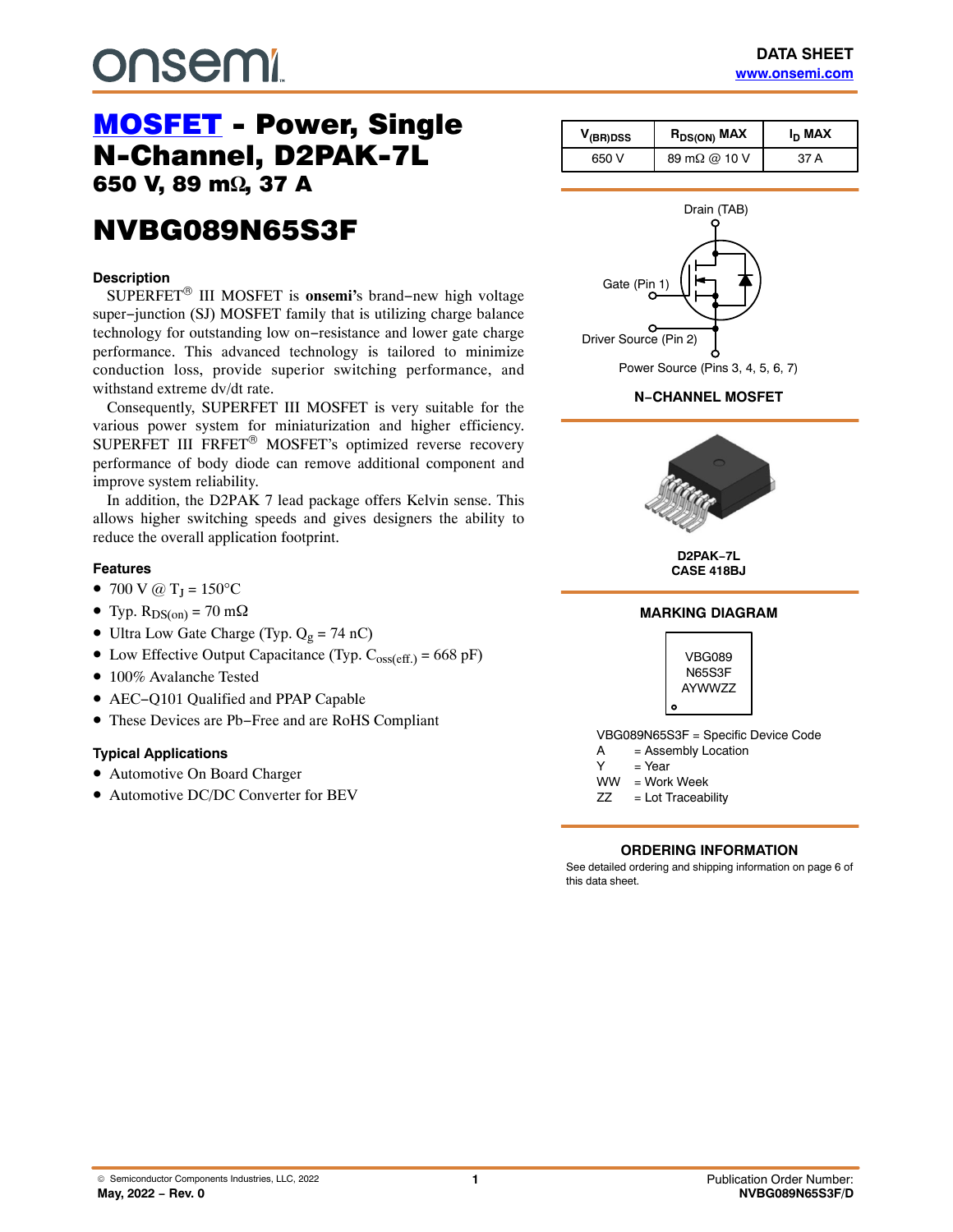| Symbol                   | <b>Parameter</b>                                                     |                                       | Value        | Unit         |
|--------------------------|----------------------------------------------------------------------|---------------------------------------|--------------|--------------|
| V <sub>DSS</sub>         | Drain-to-Source Voltage                                              |                                       | 650          | v            |
| $V_{GS}$                 | Gate-to-Source Voltage                                               | $-DC$                                 | ±30          | V            |
|                          |                                                                      | $- AC$ (f $> 1 Hz$ )                  | ±30          |              |
| ΙD                       | <b>Drain Current</b>                                                 | - Continuous (T <sub>C</sub> = 25°C)  | 37           | A            |
|                          |                                                                      | - Continuous (T <sub>C</sub> = 100°C) | 24.3         |              |
| <b>I<sub>DM</sub></b>    | <b>Drain Current</b>                                                 | - Pulsed (Note 1)                     |              | A            |
| $E_{AS}$                 | Single Pulse Avalanche Energy (Note 2)                               |                                       | 480          | mJ           |
| l <sub>AS</sub>          | <b>Avalanche Current</b>                                             |                                       | 4.7          | A            |
| $E_{AR}$                 | Repeated Avalanche Energy (Note 1)                                   |                                       | 2.92         | mJ           |
| dv/dt                    | MOSFET dv/dt                                                         |                                       | 100          | V/ns         |
|                          | Peak Diode Recovery dv/dt (Note 3)                                   |                                       | 50           |              |
| $P_D$                    | Power Dissipation                                                    | $TC = 25^{\circ}C$                    | 291          | W            |
|                          |                                                                      | - Derate Above 25°C                   | 2.33         | $W$ /°C      |
| $T_J$ , $T_{\text{stg}}$ | Operating Junction and Storage Temperature Range                     |                                       | $-55$ to 150 | $^{\circ}$ C |
| $T_{L}$                  | Maximum Lead Temperature for Soldering, 1/8" from Case for 5 Seconds |                                       | 300          | $^{\circ}$ C |

#### **Table 1. ABSOLUTE MAXIMUM RATINGS** (T<sub>C</sub> = 25°C unless otherwise stated)

Stresses exceeding those listed in the Maximum Ratings table may damage the device. If any of these limits are exceeded, device functionality

should not be assumed, damage may occur and reliability may be affected. 1. Repetitive rating: pulse-width limited by maximum junction temperature.

2.  $I_{AS}$  = 4.7 A, R<sub>G</sub> = 25  $\Omega$ , starting T<sub>J</sub> = 25°C.

3.  $I_{SD}$  ≤ 18.5 A, di/dt ≤ 200 A/ $\mu$ s, V<sub>DD</sub> ≤ 400 V, starting T<sub>C</sub> = 25°C.

#### **Table 2. THERMAL RESISTANCE RATINGS**

| <b>Symbol</b>                    | Parameter                                     | Max | Unit          |
|----------------------------------|-----------------------------------------------|-----|---------------|
| $R_{\theta$ JC                   | Thermal Resistance, Junction-to-Case, Max.    |     | $\degree$ C/W |
| $\mathsf{R}_{\theta\mathsf{JA}}$ | Thermal Resistance, Junction-to-Ambient, Max. | 40  |               |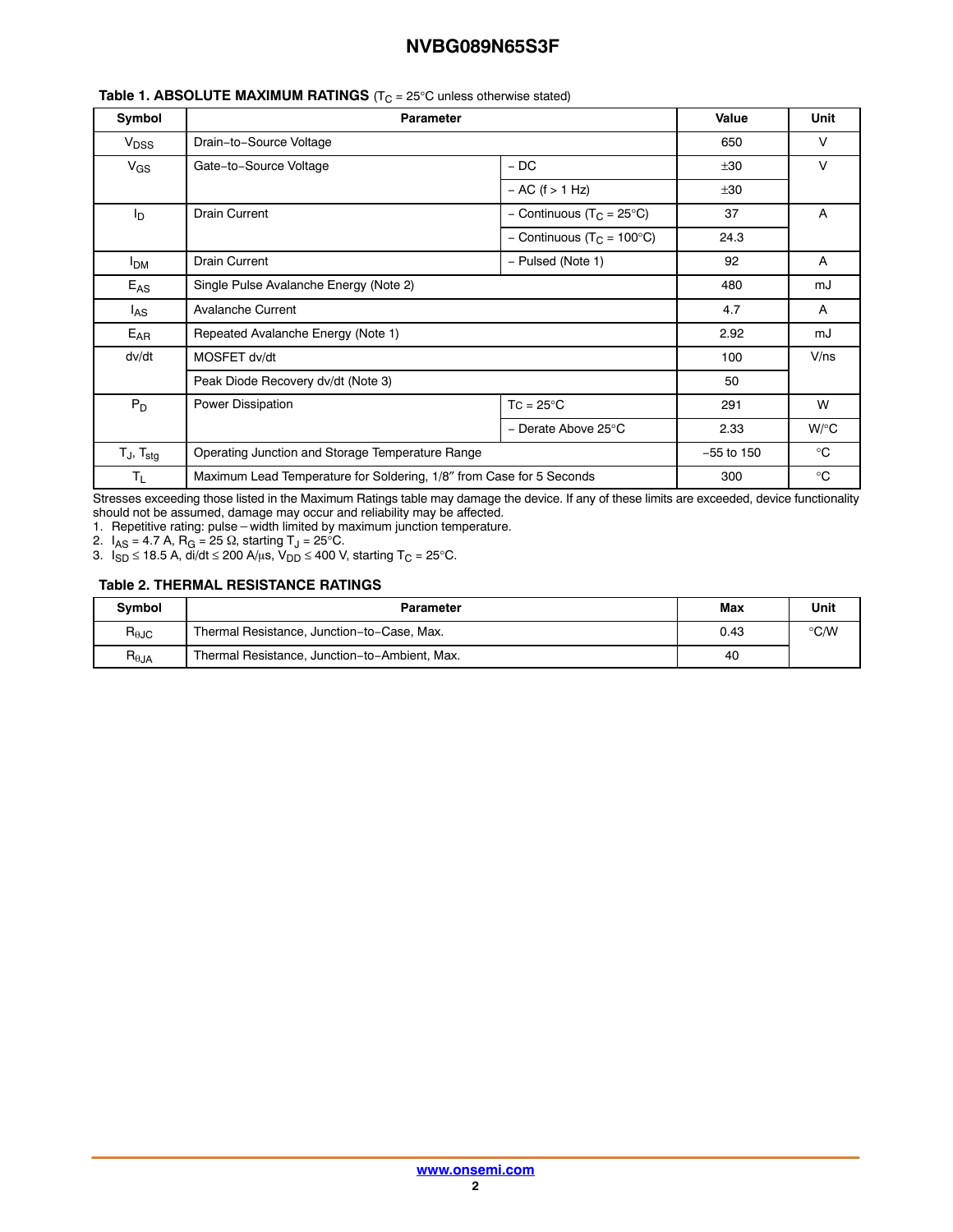#### **ELECTRICAL CHARACTERISTICS** (T<sub>J</sub> = 25°C unless otherwise noted)

| Symbol                                               | <b>Parameter</b>                                         | <b>Test Conditions</b>                                                    | Min                      | Typ            | Max                      | Unit      |
|------------------------------------------------------|----------------------------------------------------------|---------------------------------------------------------------------------|--------------------------|----------------|--------------------------|-----------|
| <b>OFF CHARACTERISTICS</b>                           |                                                          |                                                                           |                          |                |                          |           |
| <b>BV<sub>DSS</sub></b>                              | Drain-to-Source Breakdown Voltage                        | $V_{GS} = 0$ V, $I_D = 1$ mA, $T_J = 25$ °C                               | 650                      | $\equiv$       |                          | V         |
|                                                      |                                                          | $V_{GS}$ = 0 V, $I_D$ = 10 mA, $T_J$ = 150°C                              | 700                      | $\overline{a}$ | $\frac{1}{2}$            | $\vee$    |
| $\Delta$ BV <sub>DSS</sub> / $\Delta$ T <sub>J</sub> | Breakdown Voltage Temperature Coefficient                | $I_D = 10$ mA, Referenced to 25°C                                         | $\equiv$                 | 0.63           | $\equiv$                 | V/C       |
| $I_{\text{DSS}}$                                     | Zero Gate Voltage Drain Current                          | $V_{DS}$ = 650 V, $V_{GS}$ = 0 V                                          |                          |                | 10                       | μA        |
|                                                      |                                                          | $V_{DS}$ = 520 V, T <sub>C</sub> = 125°C                                  | $\overline{\phantom{0}}$ | 11             |                          | μA        |
| lgss                                                 | Gate-to-Body Leakage Current                             | $V_{GS} = \pm 30$ V, $V_{DS} = 0$ V                                       | $\equiv$                 | $\equiv$       | ±100                     | nA        |
| ON CHARACTERISTICS                                   |                                                          |                                                                           |                          |                |                          |           |
| $V_{GS(th)}$                                         | Gate Threshold Voltage                                   | $V_{GS} = V_{DS}$ , $I_D = 0.97$ mA                                       | 3                        | $\equiv$       | 5                        | V         |
| $R_{DS(on)}$                                         | Static Drain-to-Source On Resistance                     | $V_{GS}$ = 10 V, $I_D$ = 18.5 A                                           |                          | 70             | 89                       | $m\Omega$ |
| <b>g<sub>FS</sub></b>                                | <b>Forward Transconductance</b>                          | $V_{DS}$ = 20 V, $I_D$ = 18.5 A                                           | $\overline{\phantom{0}}$ | 21             |                          | S         |
|                                                      | <b>DYNAMIC CHARACTERISTICS</b>                           |                                                                           |                          |                |                          |           |
| $C_{iss}$                                            | Input Capacitance                                        | $V_{DS}$ = 400 V, $V_{GS}$ = 0 V, f = 1 MHz                               | $\equiv$                 | 3598           | $\equiv$                 | pF        |
| $C_{\text{oss}}$                                     | <b>Output Capacitance</b>                                |                                                                           | $\equiv$                 | 64             |                          | рF        |
| $C_{\text{oss}(eff.)}$                               | <b>Effective Output Capacitance</b>                      | $V_{DS}$ = 0 to 400 V, $V_{GS}$ = 0 V                                     | $\overline{\phantom{0}}$ | 668            | $\overline{\phantom{a}}$ | рF        |
| $C_{\text{oss}(er.)}$                                | <b>Energy Related Output Capacitance</b>                 | $V_{DS}$ = 0 to 400 V, $V_{GS}$ = 0 V                                     | $\overline{a}$           | 114            | $\overline{a}$           | pF        |
| $Q_{g(total)}$                                       | Total Gate Charge at 10 V                                | $V_{DS}$ = 400 V, $I_D$ = 18.5 A,                                         |                          | 74             |                          | nС        |
| $Q_{\text{qs}}$                                      | Gate-to-Source Gate Charge                               | $V_{GS}$ = 10 V (Note 4)                                                  | $\equiv$                 | 12             | $\frac{1}{2}$            | пC        |
| $Q_{qd}$                                             | Gate-to-Drain "Miller" Charge                            |                                                                           |                          | 29             |                          | пC        |
| <b>ESR</b>                                           | <b>Equivalent Series Resistance</b>                      | $F = 1$ MHz                                                               |                          | 1.3            |                          | Ω         |
|                                                      | SWITCHING CHARACTERISTICS, $V_{GS}$ = 10 V               |                                                                           |                          |                |                          |           |
| $t_{d(on)}$                                          | Turn-On Delay Time                                       | $V_{DD}$ = 400 V, $I_D$ = 18.5 A,                                         |                          | 34             |                          | ns        |
| t,                                                   | <b>Rise Time</b>                                         | $\overline{V}_{GS}$ = 10 V, $\overline{R}_{G}$ = 4.7 $\Omega$<br>(Note 4) |                          | 26             |                          | ns        |
| $t_{d(Off)}$                                         | <b>Turn-Off Delay Time</b>                               |                                                                           | $\equiv$                 | 81             |                          | ns        |
| tғ                                                   | <b>Fall Time</b>                                         |                                                                           |                          | 5              |                          | ns        |
|                                                      | <b>SOURCE-DRAIN DIODE CHARACTERISTICS</b>                |                                                                           |                          |                |                          |           |
| ls                                                   | Maximum Continuous Source-to-Drain Diode Forward Current |                                                                           |                          | $\equiv$       | 37                       | A         |
| $I_{SM}$                                             | Maximum Pulsed Source-to-Drain Diode Forward Current     |                                                                           |                          |                | 92                       | A         |
| <b>V<sub>SD</sub></b>                                | Source-to-Drain Diode Forward Voltage                    | $V_{GS} = 0$ V, $I_{SD} = 18.5$ A                                         | $\equiv$                 | $\equiv$       | 1.3                      | $\vee$    |
| $t_{rr}$                                             | Reverse-Recovery Time                                    | $V_{GS} = 0$ V, $I_{SD} = 18.5$ A,                                        |                          | 103            |                          | ns        |
| $\mathsf{Q}_{\mathsf{r}\mathsf{r}}$                  | Reverse-Recovery Charge                                  | $dl_F/dt = 100 A/μs$                                                      | $\equiv$                 | 414            | $\frac{1}{2}$            | пC        |

Product parametric performance is indicated in the Electrical Characteristics for the listed test conditions, unless otherwise noted. Product performance may not be indicated by the Electrical Characteristics if operated under different conditions.

4. Essentially independent of operating temperature typical characteristics.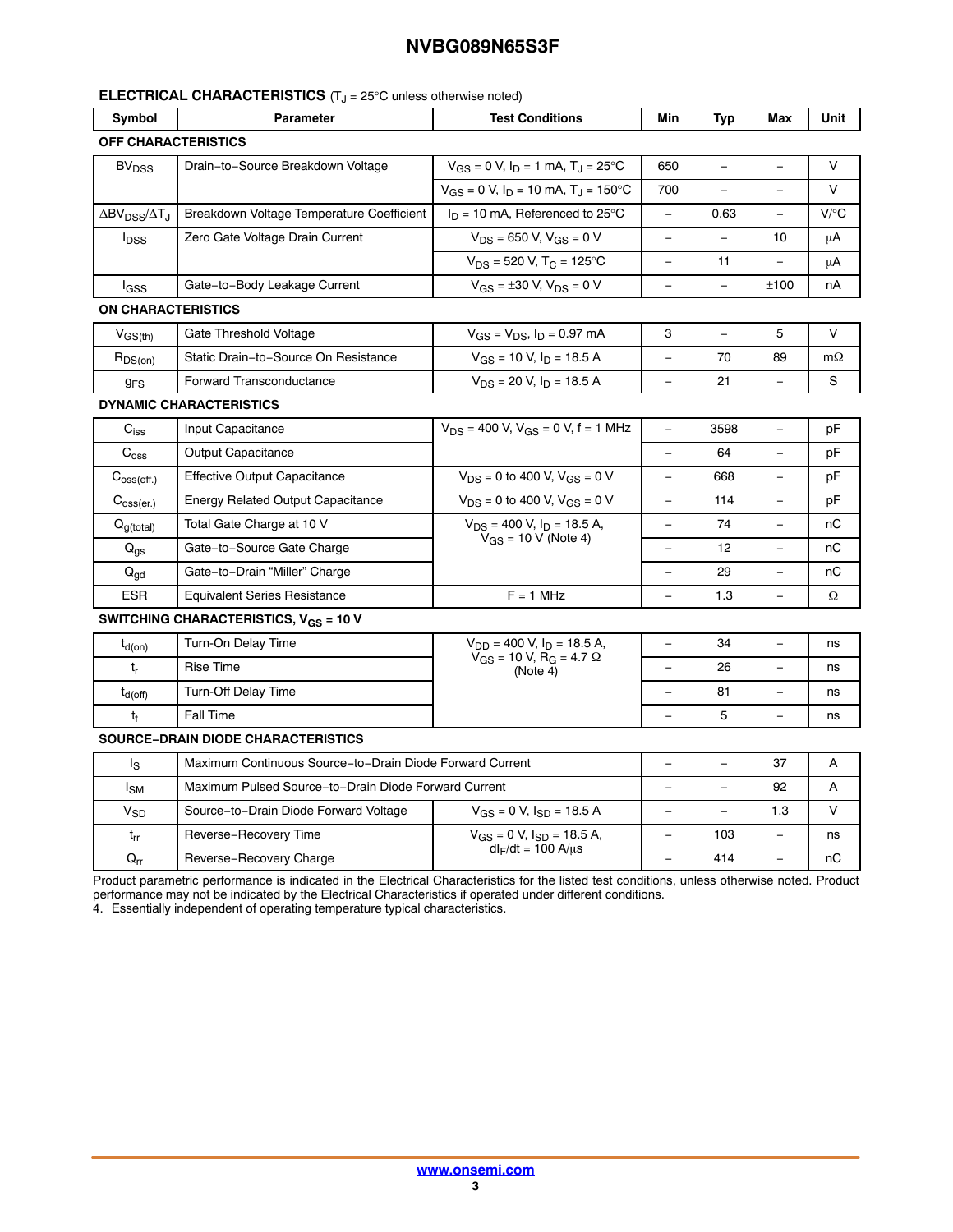#### **TYPICAL CHARACTERISTICS**

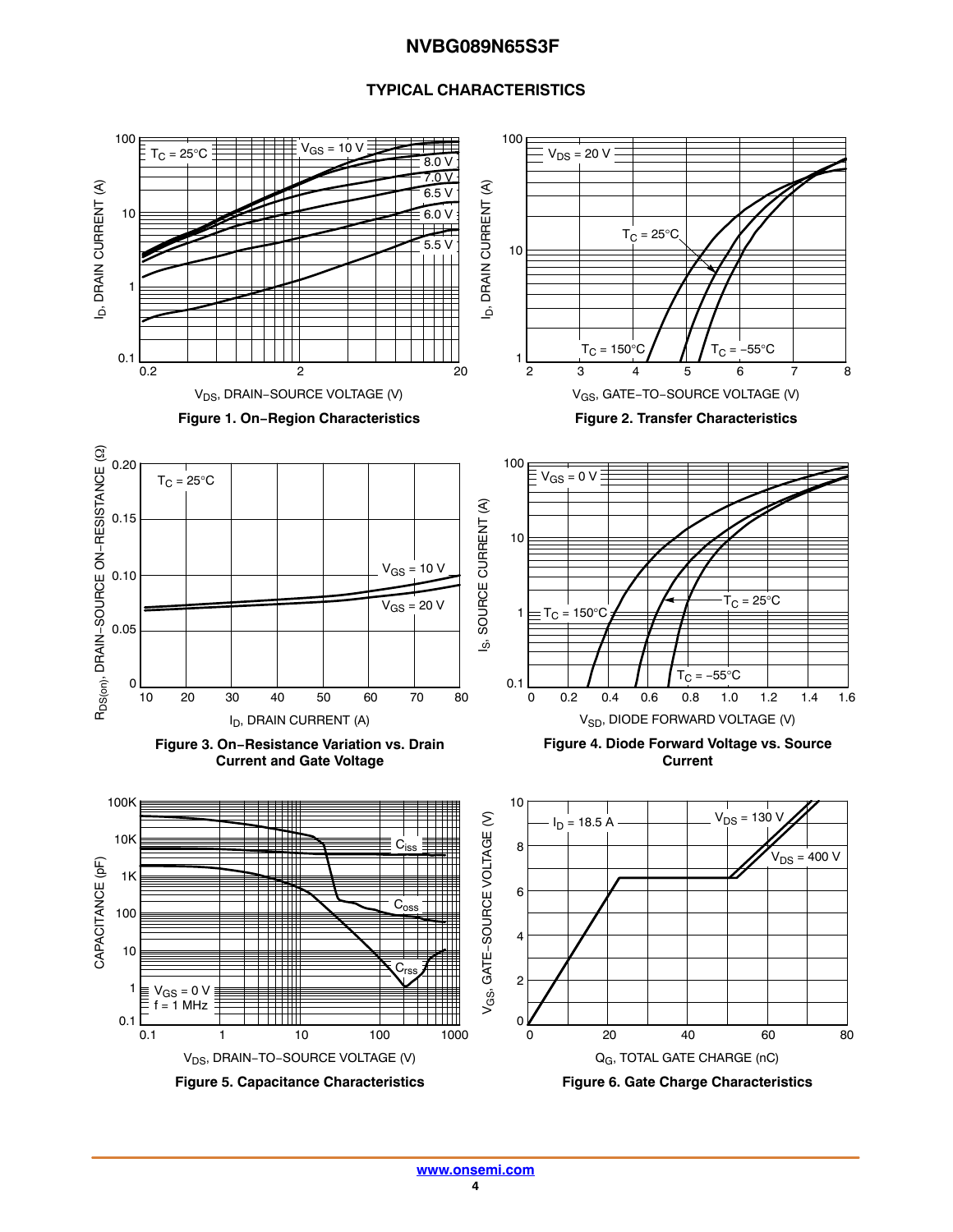#### **TYPICAL CHARACTERISTICS**



**[www.onsemi.com](http://www.onsemi.com/) 5**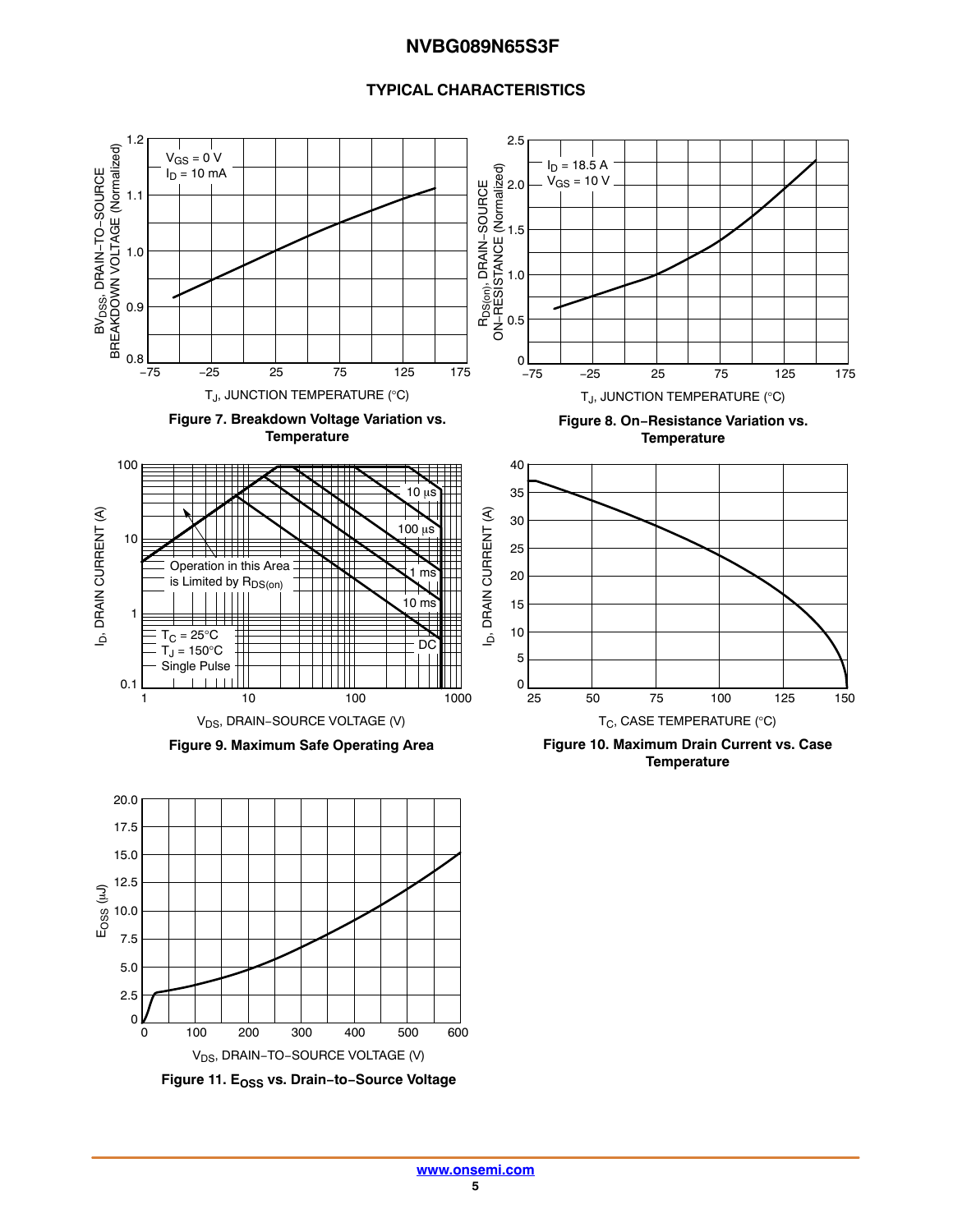#### **TYPICAL CHARACTERISTICS**

<span id="page-5-0"></span>

**Figure 12. Transient Thermal Response**

#### **DEVICE ORDERING INFORMATION**

| Device           | 'ackaqe                     | Shippina<br>--     |
|------------------|-----------------------------|--------------------|
| نو9N65S3F<br>NVF | $-$<br>אנוניו<br>⊣∠ر<br>AN- | Tape & Reel<br>800 |

†For information on tape and reel specifications, including part orientation and tape sizes, please refer to our Tape and Reel Packaging Specifications Brochure, BRD8011/D.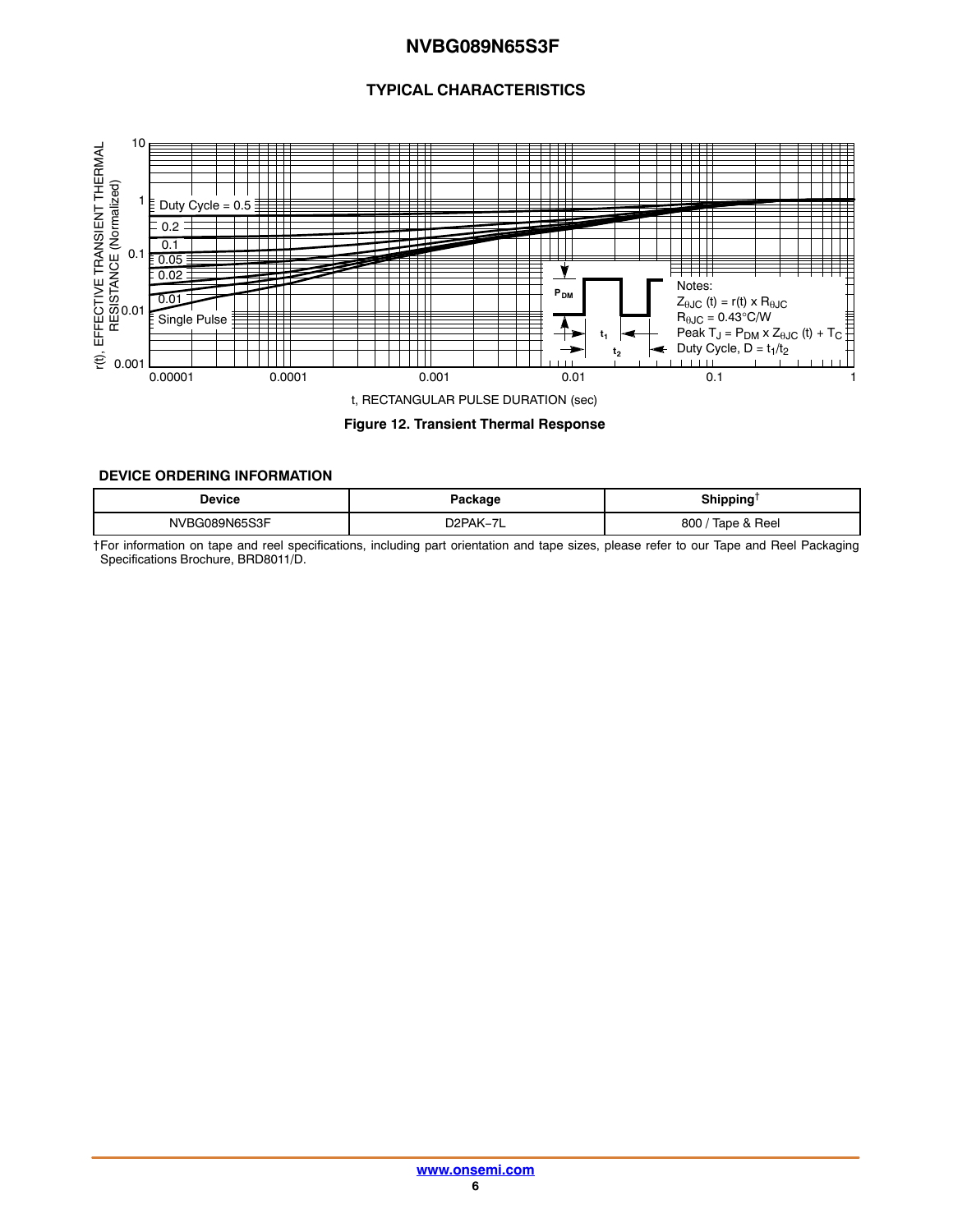

**Figure 13. Gate Charge Test Circuit & Waveform**



**Figure 14. Resistive Switching Test Circuit & Waveforms**



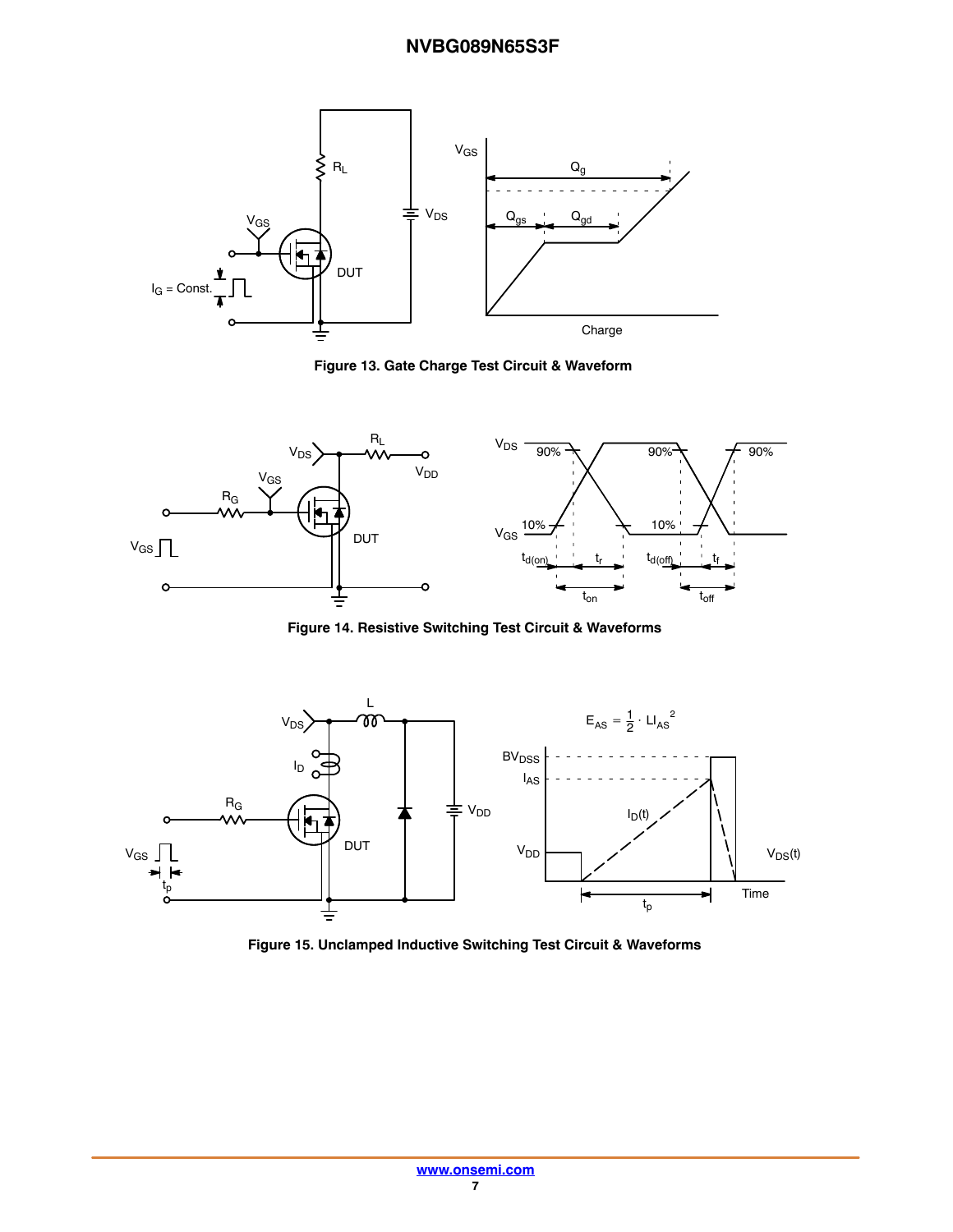

**Figure 16. Peak Diode Recovery dv/dt Test Circuit & Waveforms**

SUPERFET and FRFET are registered trademarks of Semiconductor Components Industries, LLC.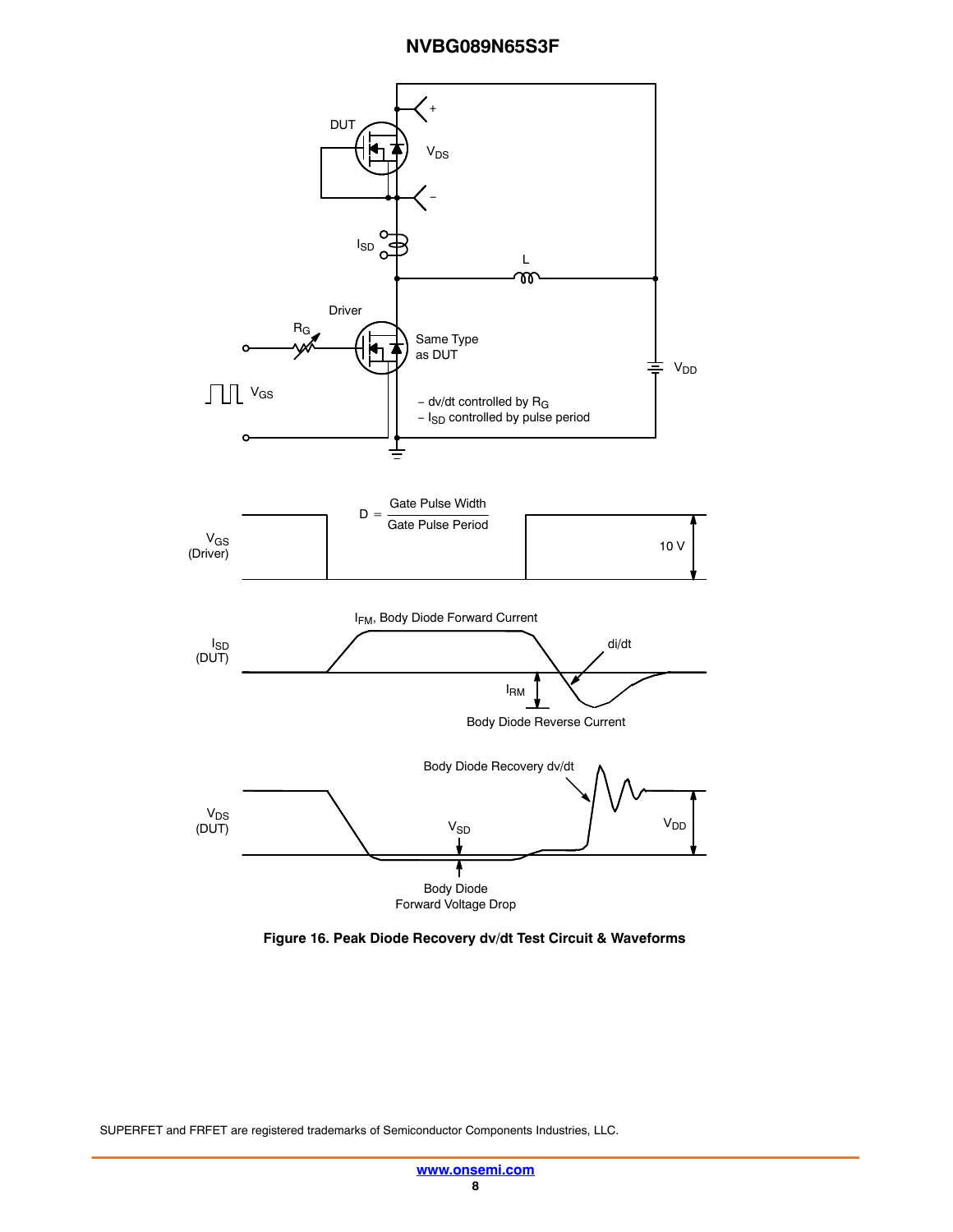#### **PACKAGE DIMENSIONS**

**D2PAK7 (TO−263−7L HV)** CASE 418BJ ISSUE B





**LAND PATTERN RECOMMENDATION** 





**NOTES:** 

A. PACKAGE CONFORMS TO JEDEC TO-263<br>VARIATION CB EXCEPT WHERE NOTED.<br>B. ALL DIMENSIONS ARE IN MILLIMETERS.

△ OUT OF JEDEC STANDARD VALUE.<br>
D. DIMENSION AND TOLERANCE AS PER ASME<br>
Y14.5-2009.<br>
E. DIMENSIONS ARE EXCLUSIVE OF BURRS.<br>
MOLD FLASH AND TIE BAR PROTRUSIONS.

| <b>DIM</b>     | <b>MILLIMETERS</b> |            |            |  |
|----------------|--------------------|------------|------------|--|
|                | <b>MIN</b>         | <b>NOM</b> | <b>MAX</b> |  |
| A              | 4.30               | 4.50       | 4.70       |  |
| A <sub>1</sub> | 0.00               | 0.10       | 0.20       |  |
| b2             | 0.60               | 0.70       | 0.80       |  |
| b              | 0.51               | 0.60       | 0.70       |  |
| Ć              | 0.40               | 0.50       | 0.60       |  |
| c2             | 1.20               | 1.30       | 1.40       |  |
| D              | 9.00               | 9.20       | 9.40       |  |
| D1             | 6.15               | 6.80       | 7.15       |  |
| F              | 9.70               | 9.90       | 10.20      |  |
| E1             | 7.15               | 7.65       | 8.15       |  |
| e              |                    | 1.27       |            |  |
| н              | 15.10              | 15.40      | 15.70      |  |
| L              | 2.44               | 2.64       | 2.84       |  |
| L1             | 1.00               | 1.20       | 1.40       |  |
| L3             |                    | 0.25       |            |  |
| ааа            |                    |            | 0.25       |  |